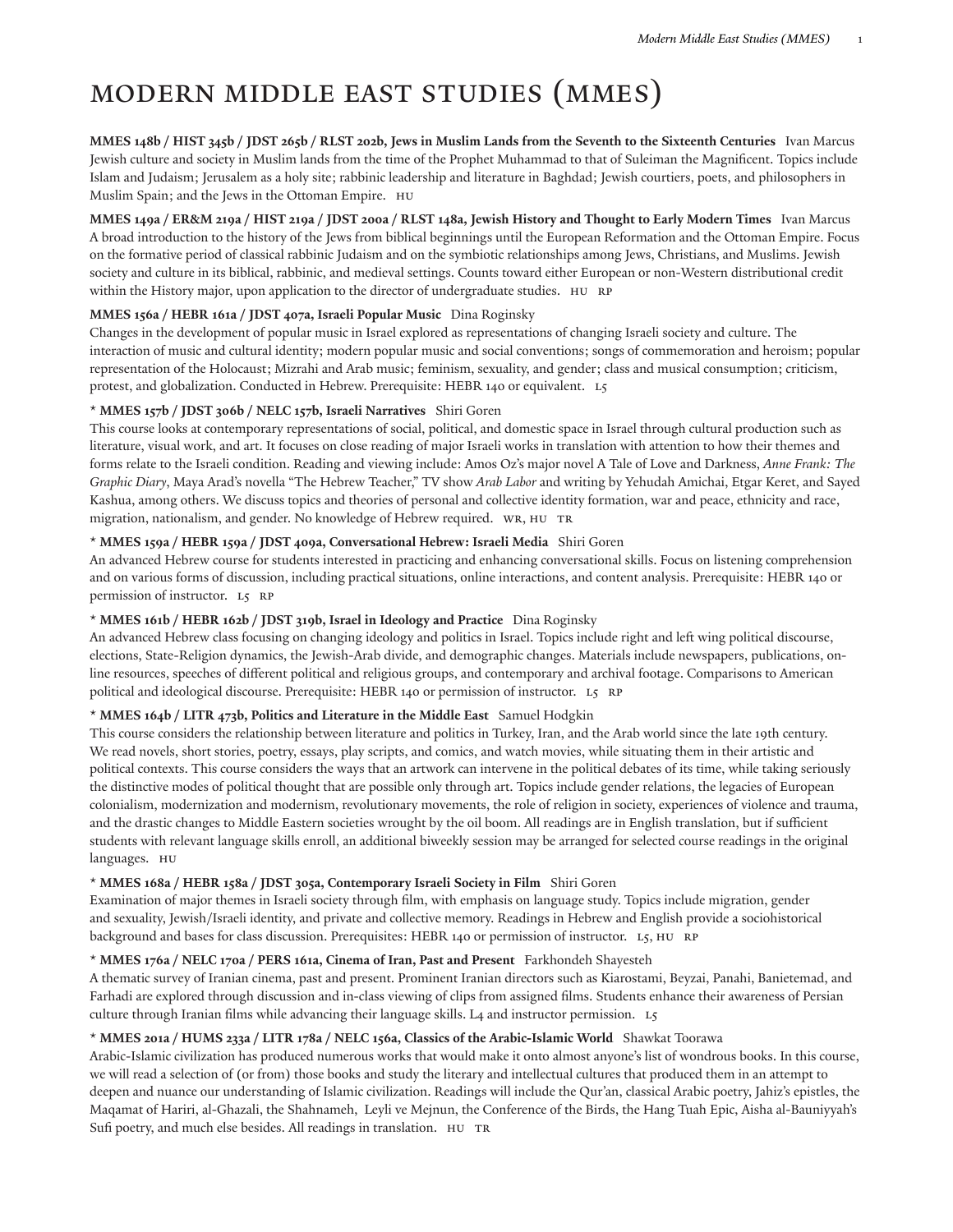#### 2 *Modern Middle East Studies (MMES)*

## **\* MMES 204a / HIST 273Ja / SOCY 204a, Empire, Nation, and Decolonization** Jonathan Wyrtzen

What is an empire? What is a nation? How do these interact in moments of crisis like decolonization? This course examines how spatial boundaries and social boundaries interact as empires expand, both over land and over seas, and as empires contract. Our central focus is how the "nation" works as a contested notion, and a contented boundary, within the broader frame of empire. We trace struggles over national identities as metropolitan cores and colonial peripheries have been produced in the Americas (including the Caribbean), Europe, Asia, the Middle East, and Africa. The two main empire-nation cases the course focuses on are the United States and France, but we also consider the British, Russian/Soviet, Hapsburg, Japanese and other empires. HU, SO

## **\* MMES 216b / HEBR 156b / JDST 405b, Dynamics of Israeli Culture** Shiri Goren

Controversies in Israeli society as revealed in novels, films, poetry, newspaper articles, Web sites, art, advertisements, and television shows. Themes include migration and the construction of the Sabra character; ethnicity and race; the emergence of the Mizrahi voice; women in Israeli society; private and collective memory; the minority discourse of the Druze and Russian Jews; and Israeli masculinity and queer culture. Conducted in Hebrew. Papers may be written in English or Hebrew. Prerequisite: HEBR 140 or permission of instructor. L5, HU RP

#### \* MMES 308b / ER&M 306b / JDST 353b / LITR 308b, Literature at the Limit from Palestine and Israel Hannan Hever

Readings and films from post-1948 Palestine and Israel, with special attention given to historical and political contexts. Consideration of the limit, in the geographical sense of borders and checkpoints, as well as in the existential sense of extremity and trauma. HU

#### **\* MMES 312b / JDST 312b / LITR 196b / NELC 323b, Hebrew Poetry in Muslim Spain** Peter Cole

Introduction to the Golden Age of Hebrew poetry in Muslim Andalusia from the tenth century through the twelh. Major figures of the period and the cultural and philosophical questions they confronted. The Judeo-Arabic social context in which the poetry emerged; critical issues pertaining to the study and transmission of this literature. Readings from the works of several poets. Readings in translation. Additional readings in Hebrew available. HU

#### **\* MMES 327a / NELC 327a, Introduction to the Field of Near Eastern Languages & Civilizations** Kevin van Bladel

This half-credit course is a concise introduction to the field of Near Eastern Languages & Civilizations and its cognates (Middle Eastern Studies, etc.), focusing on the history and constitution of institutional bases for the study of the Near East, the development of the terms by which it is defined, subfields like Assyriology, Egyptology, and Arabic studies, the debate over Orientalism and its aftermath, the conflation of the Near East with religions and nations, the development of Area Studies, the place of NELC knowledge in higher education and scholarship generally, the public face of Near Eastern studies, and how careers in NELC are made. Priority given to seniors and juniors with majors in the NELC department. ½ Course cr

# \* MMES 342a / HIST 232Ja / HUMS 443a / JDST 270a / RLST 201a, Medieval Jews, Christians, and Muslims In Conversation Ivan Marcus

How members of Jewish, Christian, and Muslim communities thought of and interacted with members of the other two cultures during the Middle Ages. Cultural grids and expectations each imposed on the other; the rhetoric of otherness—humans or devils, purity or impurity, and animal imagery; and models of religious community and power in dealing with the other when confronted with cultural differences. Counts toward either European or Middle Eastern distributional credit within the History major, upon application to the director of undergraduate studies. WR, HU

## **\* MMES 382a / ARCH 380a / HSAR 437a, The Global Museum** Kishwar Rizvi

When the Carters (Jay-Z and Beyonce) chose the Louvre Paris as the backdrop to their 2018 hit single, they were tapping into the cultural capital of the museum. Like its counterparts across the world, the Louvre has evolved from a princely collection to a national symbol and, today, to a global brand, with a franchise in Abu Dhabi which opened in 2017. This seminar analyzes how museums are utilized for a variety purposes, from the local to the transnational, and the relationship between their architectural design and their economic, social and urban impact. The class meets with curators and designers and takes a field trip to the Smithsonian museums in Washington, DC. WR, HU

## **MMES 391a / RLST 287a, Islamic Theology and Philosophy** Staff

Historical survey of major themes in Muslim theology and philosophy, from teachings of the Qur'an up to the end of the per-modern period around 1800. The systematic character of Muslim thought and of the arguments given by thinkers; reason vs. revelation; the emergence of Sunnism and Shi'ism; falsafa, Sufism and Illuminationism as well as post-classical thought. HU o Course cr

\* MMES 400a / AFST 497a / ANTH 497a / ER&M 447a, Migration and Transnationalism in the Muslim World Leslie Gross-Wyrtzen This seminar is an introduction in three respects: first, it provides an overview of the various experiences of mobility (and immobility) studied by ethnographers of migration and the issues or questions that emerge from these studies. Second, the course explores multiple geographies and imagined communities categorized as "Muslim" to understand how movement continually shapes not only these geographies and communities but also those labeled "non-Muslim." Finally, this course represents a diverse range of methodological approaches, quandaries, and concerns that "doing migration ethnography" engenders, especially grappling with questions of anthropology and geography's entanglements with colonialism and white supremacy. Through these studies, we explore how identities are formed and reformed, how citizenship is performed or denied, how spaces are made and struggled over, how people get stuck or cut loose, and how home is lost and remade. Fundamental to these explorations are questions of identity and belonging expressed through registers of race, religion, and gender. SO